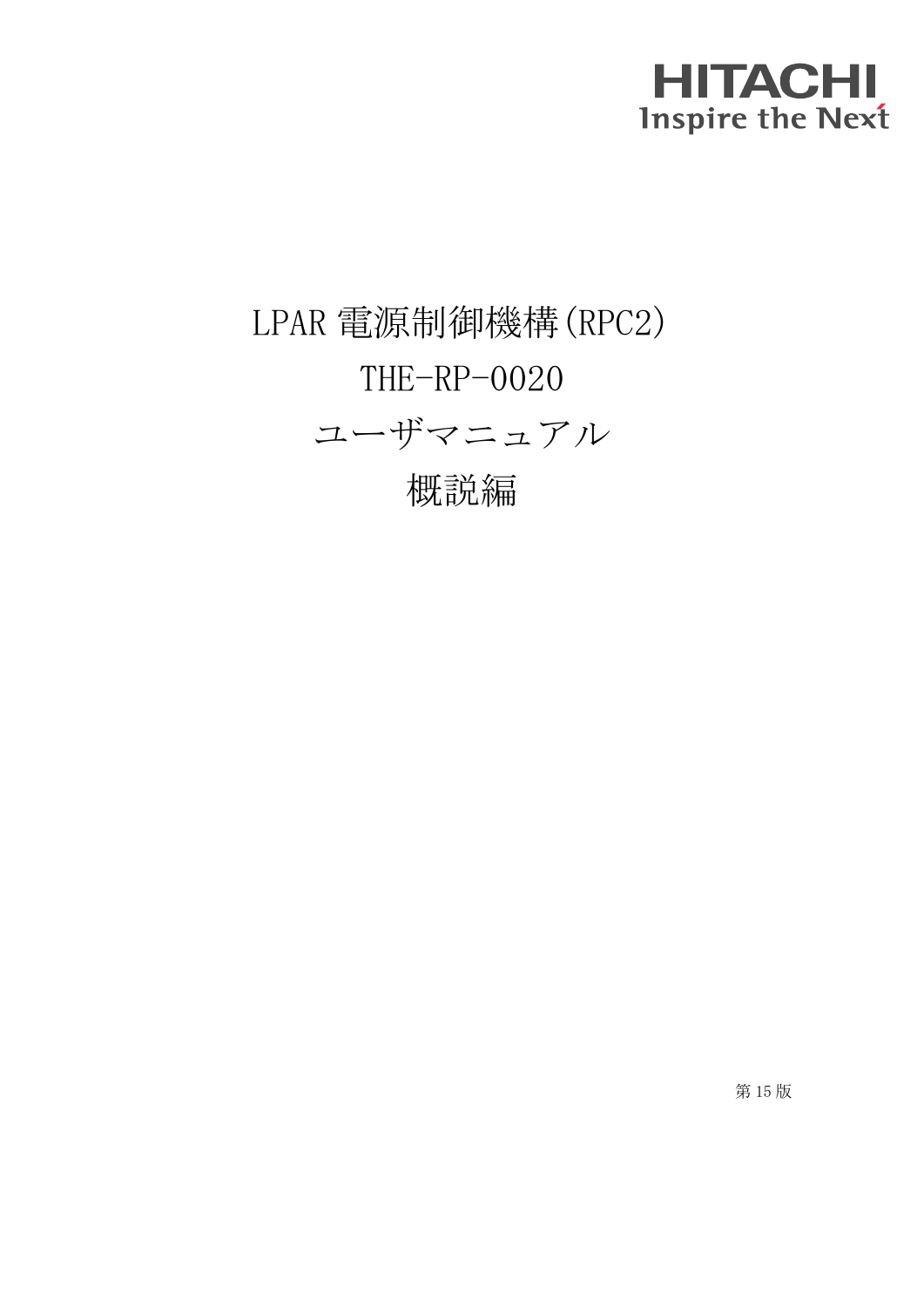商標類

- ・IBM、AIX、DataStage、HACMP、POWER、POWER7、POWER8、POWER9、PowerHA、SystemMirror は、世界の多くの国で登録された International Business Machines Corporation の登 録商標です。
- ・Linux は、Linus Torvalds 氏の日本およびその他の国における登録商標です。
- ・UNIX は、The Open Group の米国ならびに他の国における登録商標です。
- ・Microsoft および Windows Server は,米国 Microsoft Corporation の米国およびその 他の国における登録商標です。

・Windows は,米国 Microsoft Corporation の米国およびその他の国における登録商標で す。

- ·HITACHI, JP1 は、(株) 日立製作所の登録商標です。
- ・Magick Packet は, Advanced Micro Devices, Inc.の登録商標です。
- ・その他記載の会社名,製品名などは,それぞれの会社の商標もしくは登録商標です。

1. This product includes software developed by the OpenSSL Project for use in the OpenSSL Toolkit. (http://www.openssl.org/)

2. This product includes cryptographic software written by Eric Young (eay@cryptsoft.com)

3. This product includes software written by Tim Hudson (tjh@cryptsoft.com)

4. 本製品には OpenSSL Toolkit ソフトウェアを OpenSSL License および Original SSLeay License に従い使用しています。OpenSSL License および Original SSLeay License は以下 のとおりです。

LICENSE ISSUES

==============

The OpenSSL toolkit stays under a dual license, i.e. both the conditions of the OpenSSL License and the original SSLeay license apply to the toolkit. See below for the actual license texts. Actually both licenses are BSD-style Open Source licenses. In case of any license issues related to OpenSSL please contact openssl-core@openssl.org.

OpenSSL License ---------------

/\* ==================================================================== \* Copyright (c) 1998-2011 The OpenSSL Project. All rights reserved. \* \* Redistribution and use in source and binary forms, with or without \* modification, are permitted provided that the following conditions \* are met: \* \* 1. Redistributions of source code must retain the above copyright \* notice, this list of conditions and the following disclaimer. \* \* 2. Redistributions in binary form must reproduce the above copyright \* notice, this list of conditions and the following disclaimer in \* the documentation and/or other materials provided with the \* distribution. \*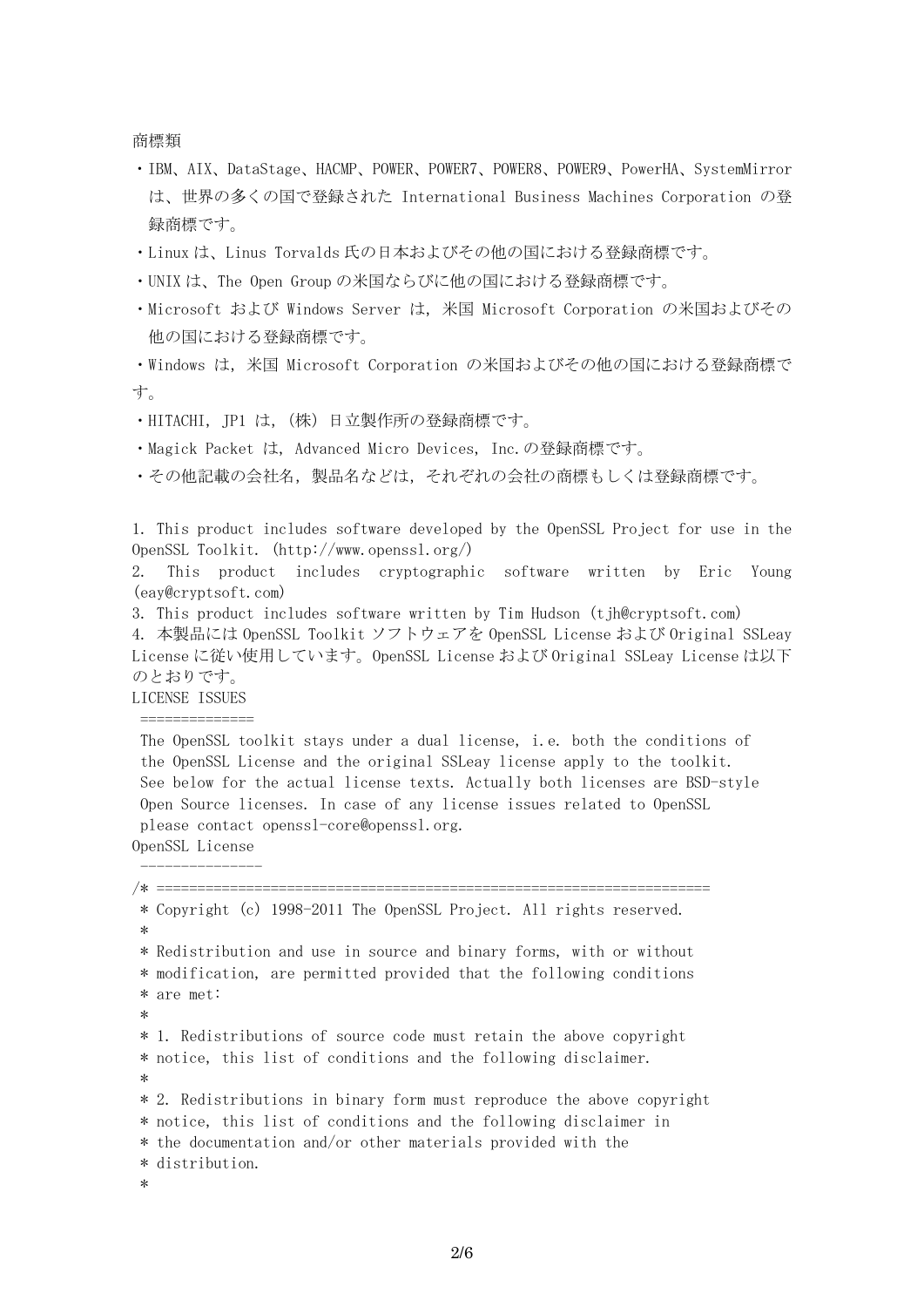```
* 3. All advertising materials mentioning features or use of this
* software must display the following acknowledgment:
* "This product includes software developed by the OpenSSL Project
* for use in the OpenSSL Toolkit. (http://www.openssl.org/)"
 *
* 4. The names "OpenSSL Toolkit" and "OpenSSL Project" must not be used to
* endorse or promote products derived from this software without
* prior written permission. For written permission, please contact
* openssl-core@openssl.org.
 *
* 5. Products derived from this software may not be called "OpenSSL"
* nor may "OpenSSL" appear in their names without prior written
* permission of the OpenSSL Project.
 *
* 6. Redistributions of any form whatsoever must retain the following
* acknowledgment:
* "This product includes software developed by the OpenSSL Project
* for use in the OpenSSL Toolkit (http://www.openssl.org/)"
 *
* THIS SOFTWARE IS PROVIDED BY THE OpenSSL PROJECT ``AS IS'' AND ANY
* EXPRESSED OR IMPLIED WARRANTIES, INCLUDING, BUT NOT LIMITED TO, THE
* IMPLIED WARRANTIES OF MERCHANTABILITY AND FITNESS FOR A PARTICULAR
* PURPOSE ARE DISCLAIMED. IN NO EVENT SHALL THE OpenSSL PROJECT OR
* ITS CONTRIBUTORS BE LIABLE FOR ANY DIRECT, INDIRECT, INCIDENTAL,
* SPECIAL, EXEMPLARY, OR CONSEQUENTIAL DAMAGES (INCLUDING, BUT
* NOT LIMITED TO, PROCUREMENT OF SUBSTITUTE GOODS OR SERVICES;
* LOSS OF USE, DATA, OR PROFITS; OR BUSINESS INTERRUPTION)
* HOWEVER CAUSED AND ON ANY THEORY OF LIABILITY, WHETHER IN CONTRACT,
* STRICT LIABILITY, OR TORT (INCLUDING NEGLIGENCE OR OTHERWISE)
* ARISING IN ANY WAY OUT OF THE USE OF THIS SOFTWARE, EVEN IF ADVISED
* OF THE POSSIBILITY OF SUCH DAMAGE.
* ====================================================================
 *
* This product includes cryptographic software written by Eric Young
* (eay@cryptsoft.com). This product includes software written by Tim
* Hudson (tjh@cryptsoft.com).
*
*/
Original SSLeay License
 -----------------------
/* Copyright (C) 1995-1998 Eric Young (eay@cryptsoft.com)
* All rights reserved.
 *
* This package is an SSL implementation written
* by Eric Young (eay@cryptsoft.com).
* The implementation was written so as to conform with Netscapes SSL.
 *
```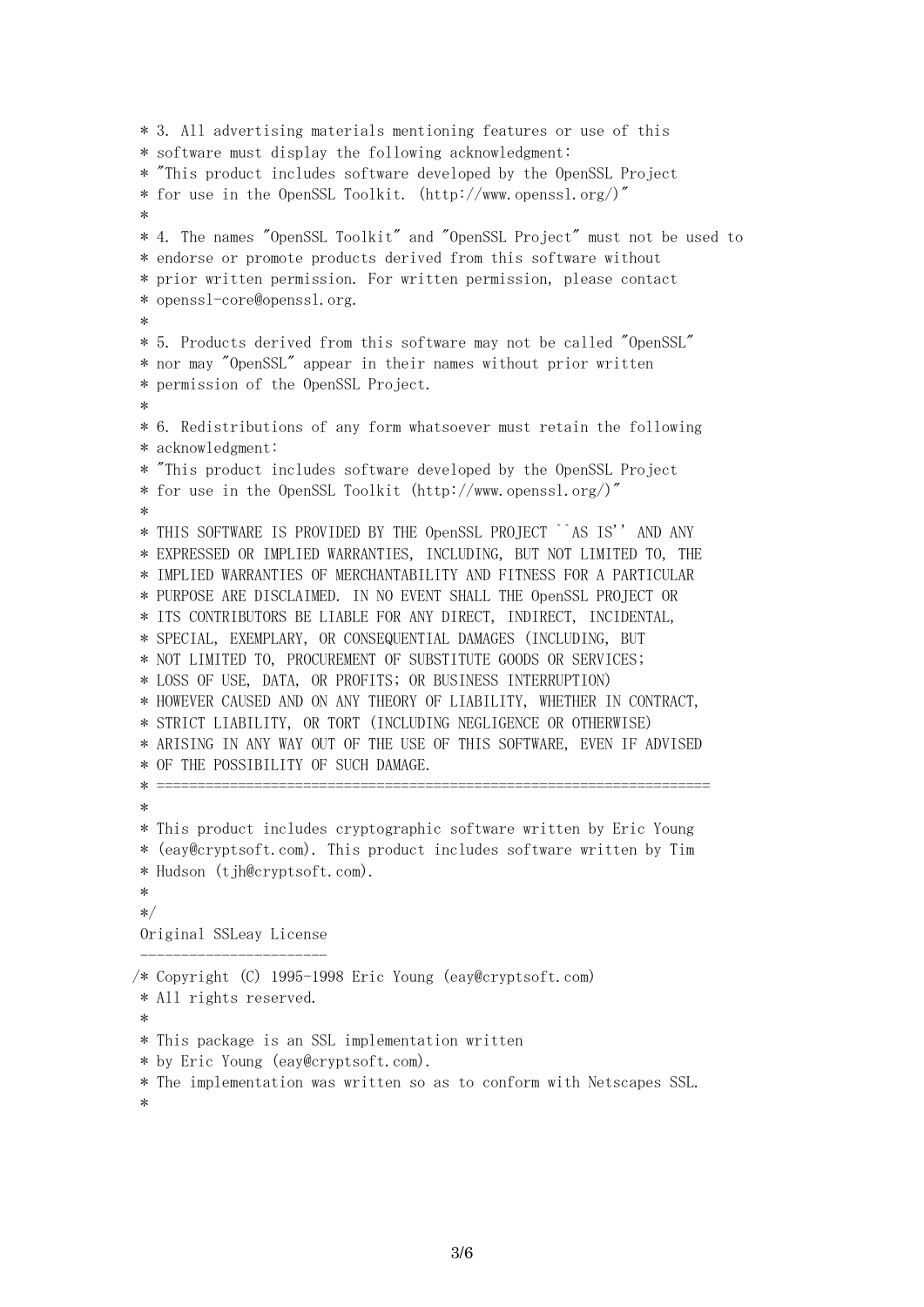\* This library is free for commercial and non-commercial use as long as \* the following conditions are aheared to. The following conditions \* apply to all code found in this distribution, be it the RC4, RSA, \* lhash, DES, etc., code; not just the SSL code. The SSL documentation \* included with this distribution is covered by the same copyright terms \* except that the holder is Tim Hudson (tjh@cryptsoft.com). \* \* Copyright remains Eric Young's, and as such any Copyright notices in \* the code are not to be removed. \* If this package is used in a product, Eric Young should be given attribution \* as the author of the parts of the library used. \* This can be in the form of a textual message at program startup or \* in documentation (online or textual) provided with the package. \* \* Redistribution and use in source and binary forms, with or without \* modification, are permitted provided that the following conditions \* are met: \* 1. Redistributions of source code must retain the copyright \* notice, this list of conditions and the following disclaimer. \* 2. Redistributions in binary form must reproduce the above copyright \* notice, this list of conditions and the following disclaimer in the \* documentation and/or other materials provided with the distribution. \* 3. All advertising materials mentioning features or use of this software \* must display the following acknowledgement: \* "This product includes cryptographic software written by \* Eric Young (eay@cryptsoft.com)" \* The word 'cryptographic' can be left out if the rouines from the library \* being used are not cryptographic related :-). \* 4. If you include any Windows specific code (or a derivative thereof) from \* the apps directory (application code) you must include an acknowledgement: \* "This product includes software written by Tim Hudson (tjh@cryptsoft.com)" \* \* THIS SOFTWARE IS PROVIDED BY ERIC YOUNG ``AS IS'' AND \* ANY EXPRESS OR IMPLIED WARRANTIES, INCLUDING, BUT NOT LIMITED TO, THE \* IMPLIED WARRANTIES OF MERCHANTABILITY AND FITNESS FOR A PARTICULAR PURPOSE \* ARE DISCLAIMED. IN NO EVENT SHALL THE AUTHOR OR CONTRIBUTORS BE LIABLE \* FOR ANY DIRECT, INDIRECT, INCIDENTAL, SPECIAL, EXEMPLARY, OR CONSEQUENTIAL \* DAMAGES (INCLUDING, BUT NOT LIMITED TO, PROCUREMENT OF SUBSTITUTE GOODS \* OR SERVICES; LOSS OF USE, DATA, OR PROFITS; OR BUSINESS INTERRUPTION) \* HOWEVER CAUSED AND ON ANY THEORY OF LIABILITY, WHETHER IN CONTRACT, STRICT \* LIABILITY, OR TORT (INCLUDING NEGLIGENCE OR OTHERWISE) ARISING IN ANY WAY \* OUT OF THE USE OF THIS SOFTWARE, EVEN IF ADVISED OF THE POSSIBILITY OF \* SUCH DAMAGE. \* \* The licence and distribution terms for any publically available version or \* derivative of this code cannot be changed. i.e. this code cannot simply be \* copied and put under another distribution licence

\* [including the GNU Public Licence.]

\*/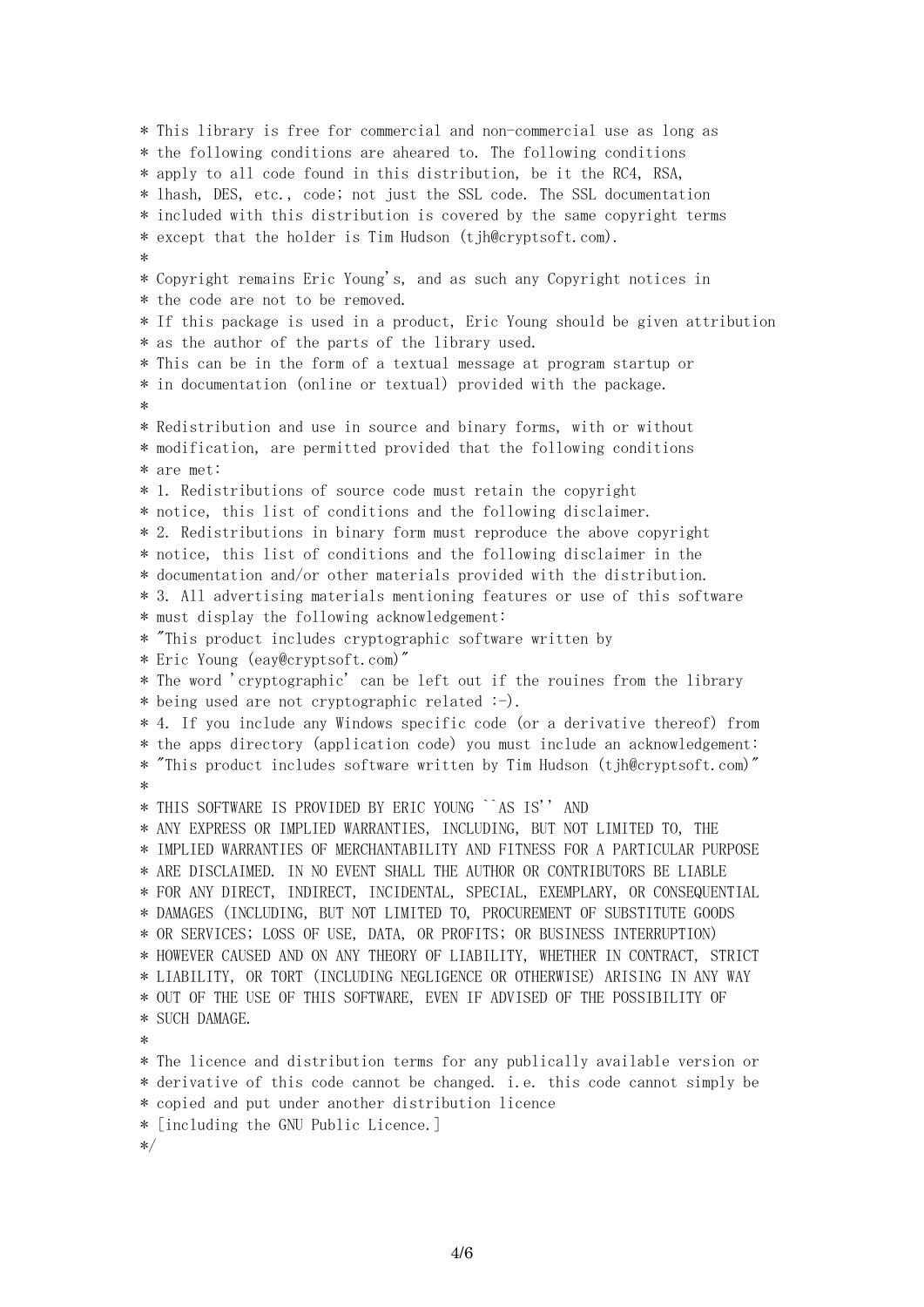略称・用語

| 名称               | 説明                                                     |
|------------------|--------------------------------------------------------|
| ASSIST           | Advanced Service Support Information System Technology |
|                  | の略称で、日立遠隔保守システムの名称。                                    |
| <b>HRL</b>       | LPAR 系切替機構の略称です。                                       |
| <b>HWMC</b>      | ハードウェアマネージメントコンソールの略称です。                               |
| RPC <sub>2</sub> | LPAR 電源制御機構の略称です。                                      |
| RPC2 スクリプト       | LPAR 電源制御機構に付属のプログラムの略称です。                             |
| AIX パーティション      | AIX がインストールされたパーティション                                  |
| VIO サーバパーティション   | Virtual I/0 Server がインストールされたパーティション。                  |

輸出時の注意

本製品を輸出される場合には、外国為替および外国貿易法ならびに米国の輸出管理関連法 規などの規制をご確認の上、必要な手続きをお取りください。

Copyright © Hitachi, Ltd. 2009, 2021, All Rights Reserved.